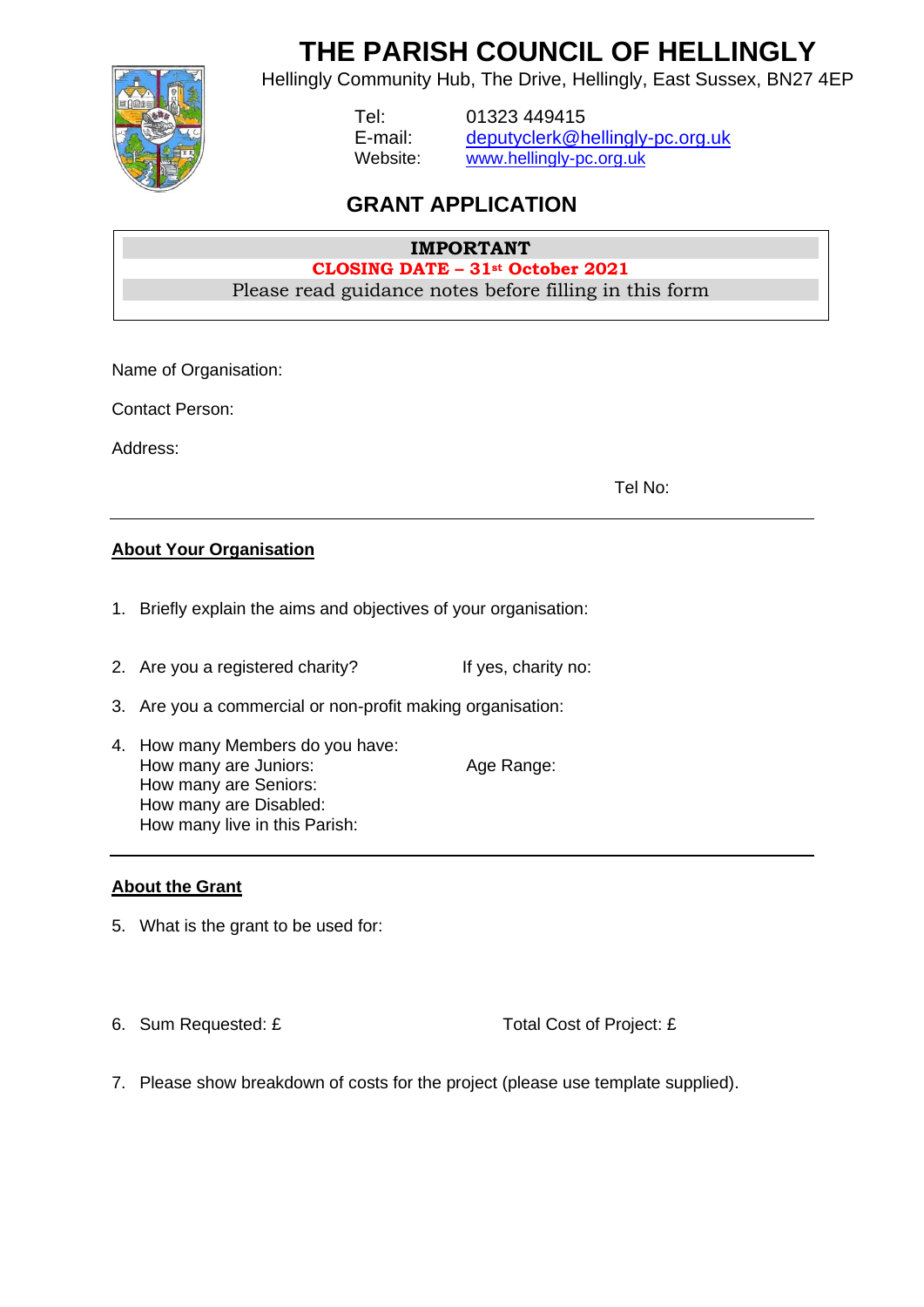- 8. What other sources of funding have you investigated and what amounts have been raised?
- 9. What would happen if this request for a grant is unsuccessful?

#### **Additional Information**

10. Please give any additional information which you feel to be relevant to your application:

Signed ………………………………………………………………………………………………… Date ……………………………………………………………………………………………………

#### **Grant Application – Guidance Notes**

- 1. The Parish Council, when considering grants, will give priority to those groups and organisations which can demonstrate that other fund-raising efforts have been made.
- 2. Grants will normally only be given towards specific items of expenditure i.e. equipment or capital projects.
- 3. Requests for grants must be accompanied by either accounts, or business plan if a new organisation or group.
- 4. Grants will not be made for retrospective projects.
- 5. Grants will not normally be made available to commercial or national organisations, statutory bodies or groups from outside the parish unless there are identifiable benefits to residents of the parish.
- 6. All successful applicants will be required to complete an End of Grant Report Form. This will be sent out with the approval letter. Copies of invoices & receipts will be required.

#### **For office use**